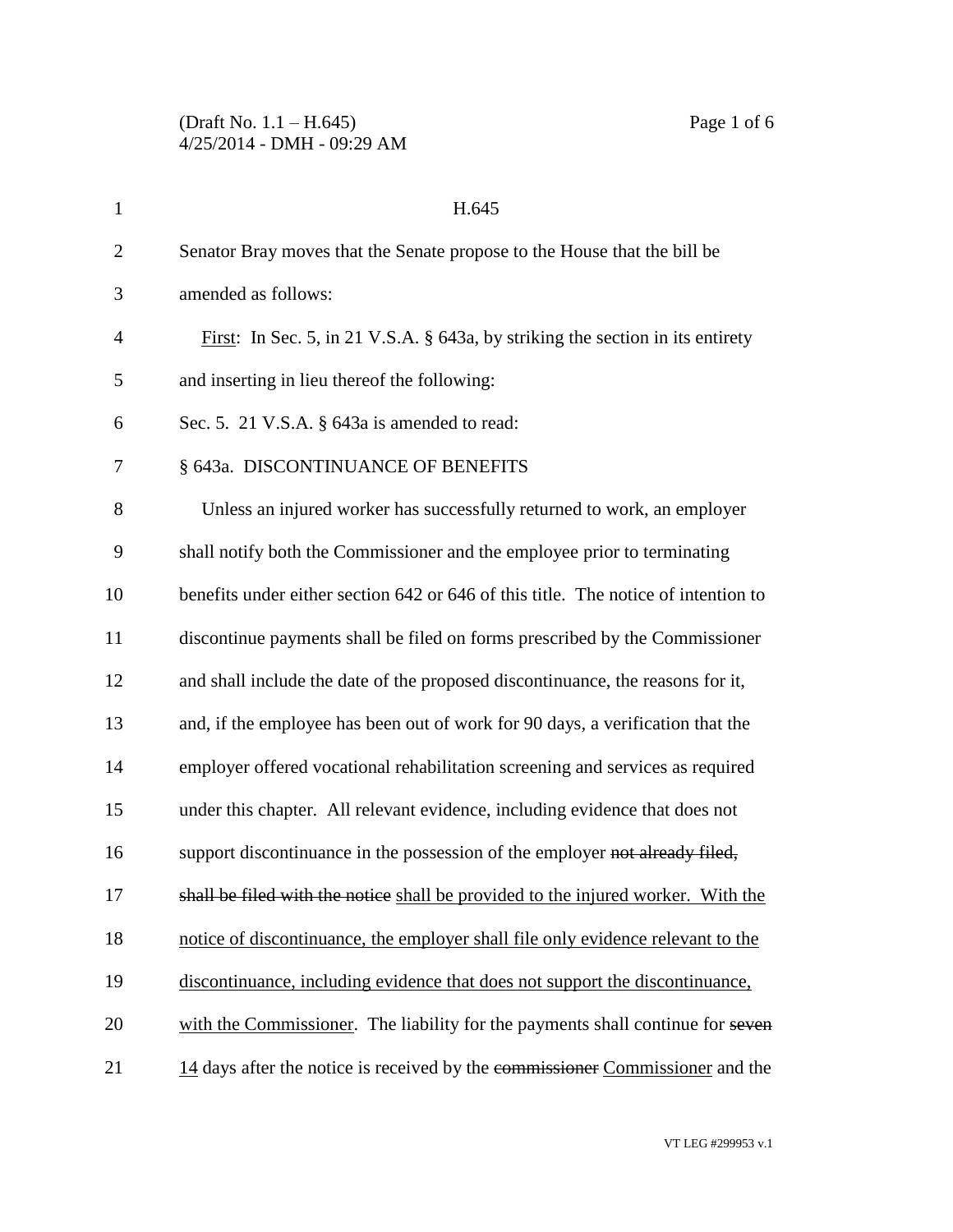(Draft No. 1.1 – H.645) Page 2 of 6 4/25/2014 - DMH - 09:29 AM

| $\mathbf{1}$   | employee. If the claimant disputes the discontinuance, the claimant may file     |
|----------------|----------------------------------------------------------------------------------|
| $\overline{2}$ | with the Commissioner an objection to the discontinuance and seek an             |
| 3              | extension of the 14-day limit. The Commissioner may grant an extension up to     |
| $\overline{4}$ | 21 days. The request for an extension shall be specific as to the number of      |
| 5              | days needed and the reason for the extension and must be received by the         |
| 6              | Commissioner prior to the end of the 14-day limit. A copy of the request for     |
| $\tau$         | an extension shall be provided to the employer at the time the request is made   |
| 8              | to the Commissioner. Those payments shall be made without prejudice to the       |
| 9              | employer and may be deducted from any amounts due pursuant to section 648        |
| 10             | of this title if the Commissioner determines that the discontinuance is          |
| 11             | warranted or if otherwise ordered by the Commissioner. Every notice shall be     |
| 12             | reviewed by the Commissioner to determine the sufficiency of the basis for the   |
| 13             | proposed discontinuance. If, after review of all the evidence in the file, the   |
| 14             | Commissioner finds that a preponderance of all the evidence in the file does     |
| 15             | not reasonably support the proposed discontinuance, the Commissioner shall       |
| 16             | order that payments continue until a hearing is held and a decision is rendered. |
| 17             | Prior to a formal hearing, an injured worker may request reinstatement of        |
| 18             | benefits by providing additional new evidence to the Department that             |
| 19             | establishes that a preponderance of all evidence now supports the claim. If the  |
| 20             | Commissioner's decision, after a hearing, is that the employee was not entitled  |
| 21             | to any or all benefits paid between the discontinuance and the final decision,   |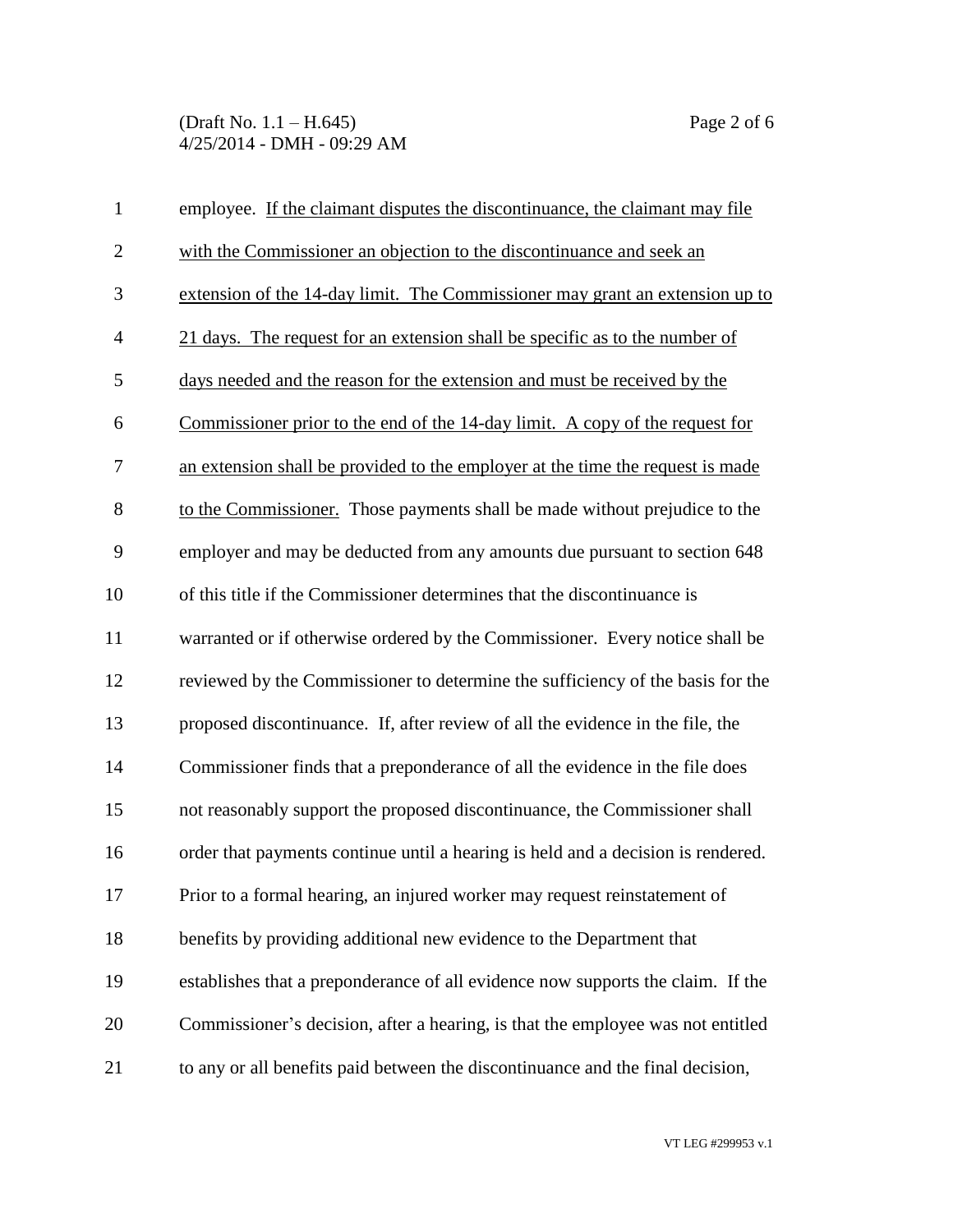## (Draft No. 1.1 – H.645) Page 3 of 6 4/25/2014 - DMH - 09:29 AM

| $\mathbf{1}$   | upon request of the employer, the Commissioner may order that the employee       |
|----------------|----------------------------------------------------------------------------------|
| $\overline{2}$ | repay all benefits to which the employee was not entitled. The employer may      |
| 3              | enforce a repayment order in any court of law having jurisdiction.               |
| 4              | Second: In Sec. 12, by striking out the section in its entirety and inserting    |
| 5              | in lieu thereof the following:                                                   |
| 6              | Sec. 12. 21 V.S.A. $\S$ 678 is amended to read:                                  |
| 7              | § 678. COSTS; ATTORNEY FEES                                                      |
| 8              | (a) Necessary costs of proceedings under this chapter, including deposition      |
| 9              | expenses, subpoena fees, and expert witness fees, shall be assessed by the       |
| 10             | commissioner Commissioner against the employer or its workers'                   |
| 11             | compensation carrier when the claimant prevails. The commissioner                |
| 12             | Commissioner may allow the claimant to recover reasonable attorney               |
| 13             | attorney's fees when the claimant prevails. Costs shall not be taxed or allowed  |
| 14             | either party except as provided in this section.                                 |
| 15             | (b) In appeals to the superior or supreme courts Superior or Supreme Court,      |
| 16             | if the claimant prevails, he or she shall be entitled to reasonable attorney     |
| 17             | attorney's fees as approved by the court, necessary costs, including             |
| 18             | deposition expenses, subpoena fees, and expert witness fees, and interest at the |
| 19             | rate of 12 percent per annum on that portion of any award the payment of         |
| 20             | which is contested. Interest shall be computed from the date of the award of     |
| 21             | the commissioner Commissioner.                                                   |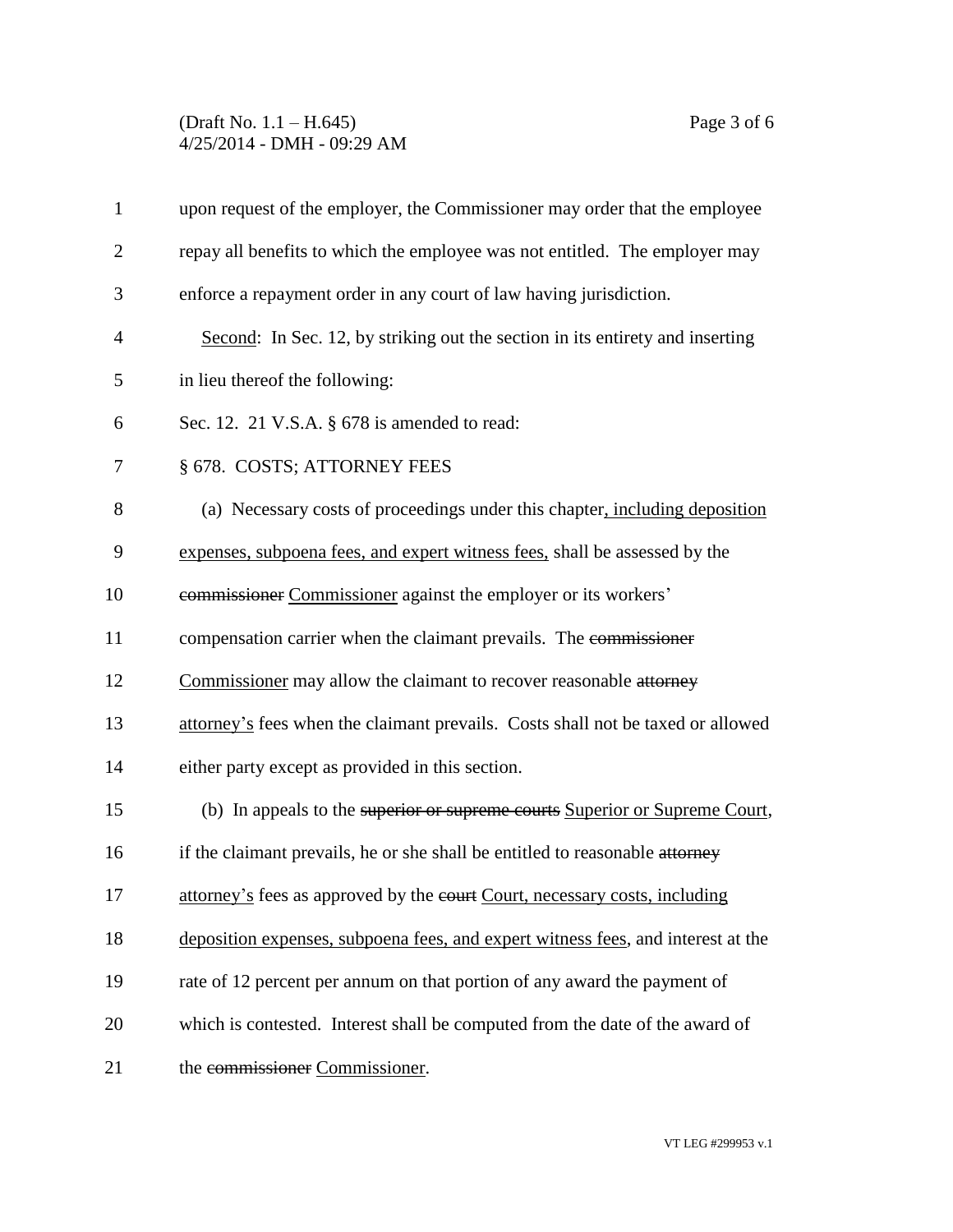| $\mathbf{1}$   | * * *                                                                             |
|----------------|-----------------------------------------------------------------------------------|
| $\overline{2}$ | Sec. 13. 21 V.S.A. § 655 is amended to read:                                      |
| 3              | § 655. PROCEDURE IN OBTAINING COMPENSATION; MEDICAL                               |
| $\overline{4}$ | EXAMINATION; VIDEO AND AUDIO RECORDING                                            |
| 5              | After an injury and during the period of disability, if so requested by his or    |
| 6              | her employer, or ordered by the Commissioner, the employee shall submit to        |
| 7              | examination, at reasonable times and places within a 50-mile radius of the        |
| 8              | residence of the injured employee, by a duly licensed physician or surgeon        |
| 9              | designated and paid by the employer. The Commissioner may in his or her           |
| 10             | discretion permit an examination outside the 50-mile radius if it is necessary to |
| 11             | obtain the services of a provider who specializes in the evaluation and           |
| 12             | treatment specific to the nature and extent of the employee's injury. The         |
| 13             | employee may make a video or audio recording of any examination performed         |
| 14             | by the insurer's physician or surgeon or have a licensed health care provider     |
| 15             | designated and paid by the employee present at the examination. The               |
| 16             | employer may make an audio recording of the examination. The right of the         |
| 17             | employee to record the examination shall not be construed to deny to the          |
| 18             | employer's physician the right to visit the injured employee at all reasonable    |
| 19             | times and under all reasonable conditions during total disability. If an          |
| 20             | employee refuses to submit to or in any way obstructs the examination, the        |
| 21             | employee's right to prosecute any proceeding under the provisions of this         |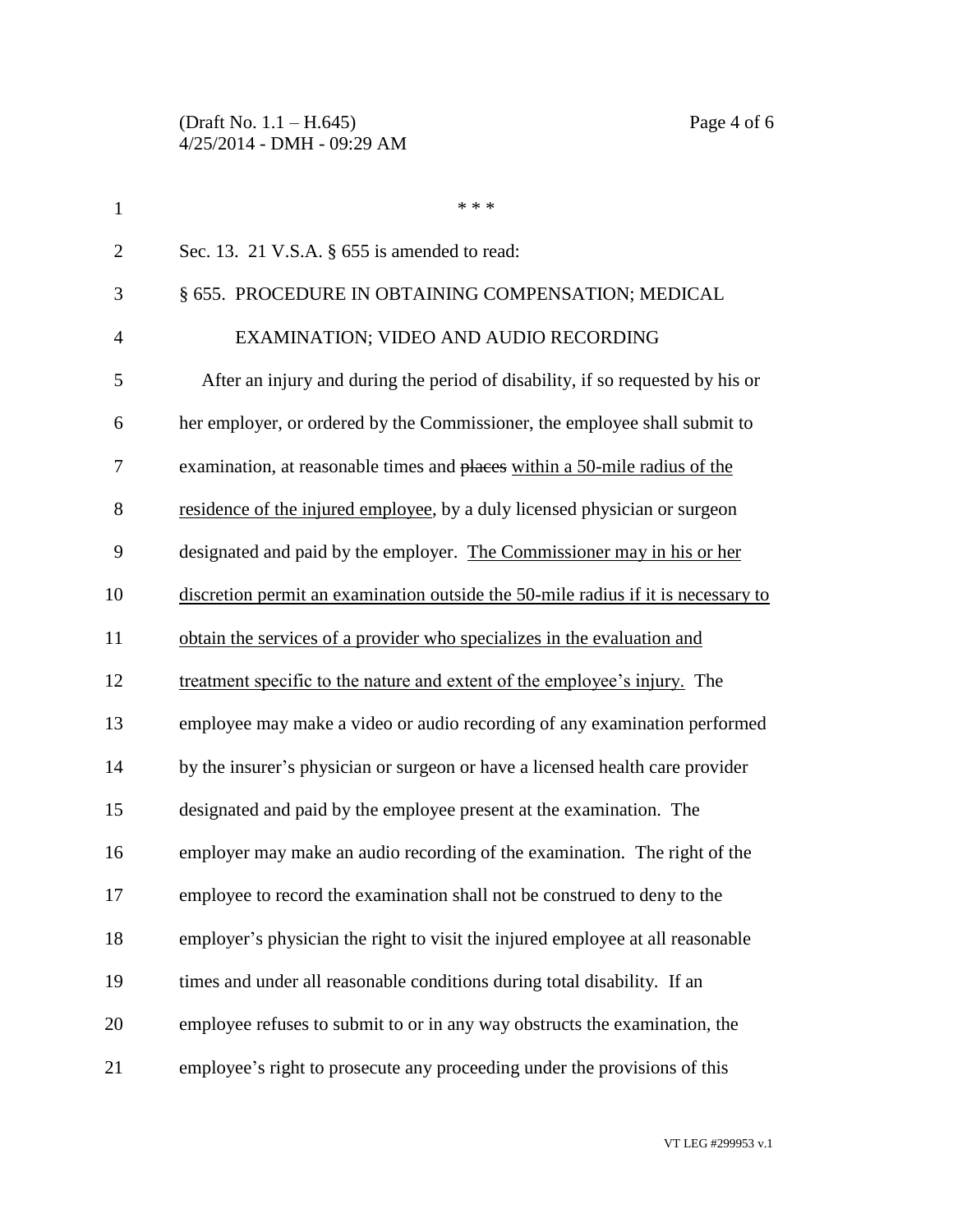## (Draft No. 1.1 – H.645) Page 5 of 6 4/25/2014 - DMH - 09:29 AM

| $\mathbf{1}$   | chapter shall be suspended until the refusal or obstruction ceases, and          |
|----------------|----------------------------------------------------------------------------------|
| $\overline{2}$ | compensation shall not be payable for the period which the refusal or            |
| 3              | obstruction continues.                                                           |
| $\overline{4}$ | Sec. 14. 21 V.S.A. $\S$ 624 is amended to read:                                  |
| 5              | § 624. DUAL LIABILITY; CLAIMS, SETTLEMENT PROCEDURE                              |
| 6              | * * *                                                                            |
| 7              | $(e)(1)$ In an action to enforce the liability of a third party, the injured     |
| 8              | employee may recover any amount which the employee or the employee's             |
| 9              | personal representative would be entitled to recover in a civil action. Any      |
| 10             | recovery against the third party for damages resulting from personal injuries or |
| 11             | death only, after deducting expenses of recovery, shall first reimburse the      |
| 12             | employer or its workers' compensation insurance carrier for any amounts paid     |
| 13             | or payable under this chapter to date of recovery, and the balance shall         |
| 14             | forthwith be paid to the employee or the employee's dependents or personal       |
| 15             | representative and shall be treated as an advance payment by the employer on     |
| 16             | account of any future payment of compensation benefits. Reimbursement            |
| 17             | required under this subsection, except to prevent double recovery, shall not     |
| 18             | reduce the employee's recovery of any benefit or payment provided by a plan      |
| 19             | or policy that was privately purchased by the injured employee, including        |
| 20             | uninsured-under insured motorist coverage, or any other first party insurance    |
| 21             | payments or benefits.                                                            |